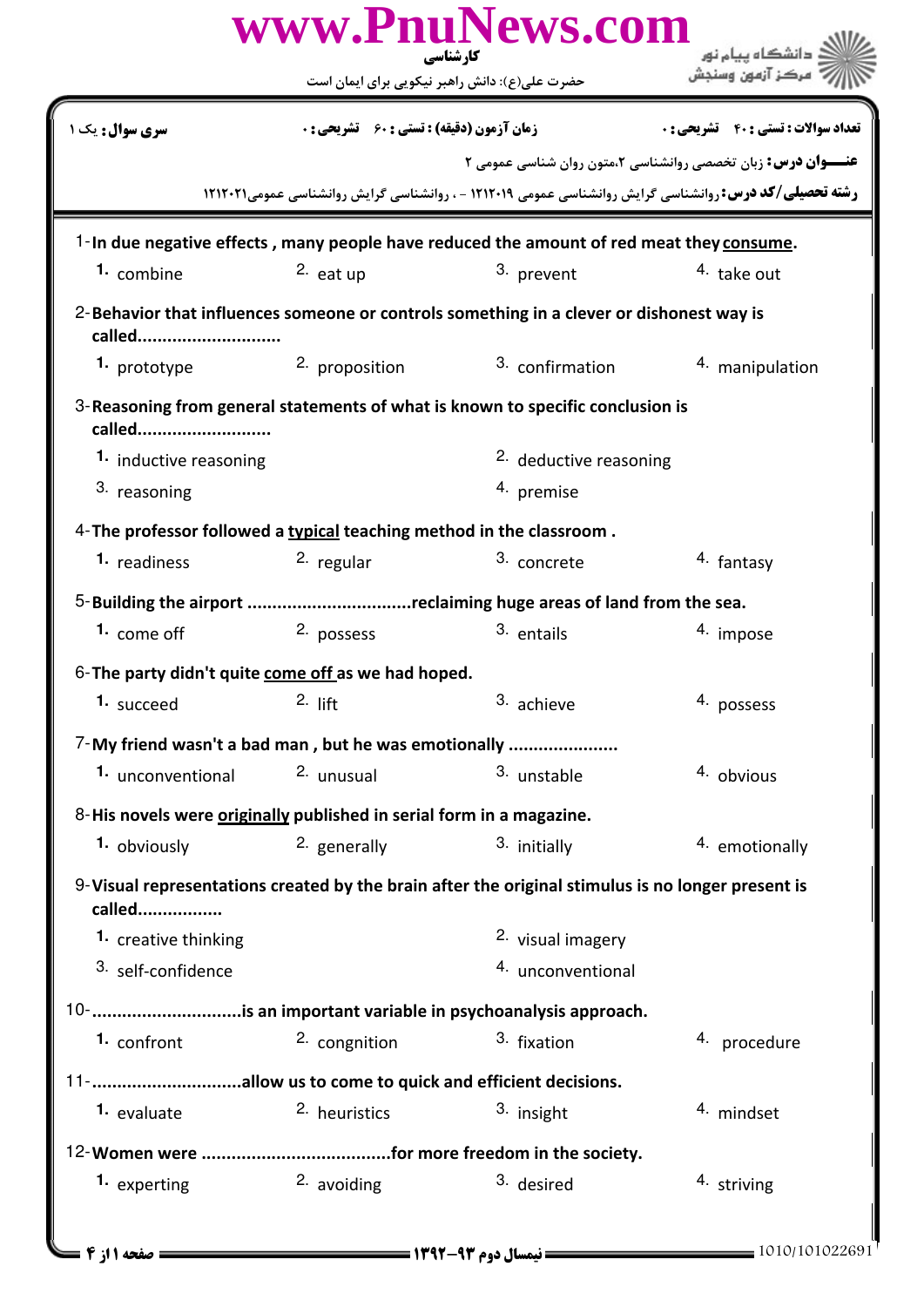|                                 |                                                         | کارشناسی<br>حضرت علی(ع): دانش راهبر نیکویی برای ایمان است                                                      | ، دانشگاه ييام نور<br>مركز آزمون وسنجش                             |
|---------------------------------|---------------------------------------------------------|----------------------------------------------------------------------------------------------------------------|--------------------------------------------------------------------|
| سری سوال: یک                    | <b>زمان آزمون (دقیقه) : تستی : 60 ٪ تشریحی : 0</b>      |                                                                                                                | <b>تعداد سوالات : تستي : 40 - تشريحي : 0</b>                       |
|                                 |                                                         | <b>رشته تحصیلی/کد درس: ر</b> وانشناسی گرایش روانشناسی عمومی ۱۲۱۲۰۱۹ - ، روانشناسی گرایش روانشناسی عمومی۲۱۱۲۰۲۱ | <b>عنــوان درس:</b> زبان تخصصی روانشناسی ۲،متون روان شناسی عمومی ۲ |
|                                 |                                                         |                                                                                                                |                                                                    |
| 1. minimize                     | 2. maximize                                             | 13-We suggest you the screen before completing the form.<br>3. relevant                                        | 4. dimension                                                       |
|                                 |                                                         |                                                                                                                |                                                                    |
| 1. prospect                     | 2. attribute                                            | 14-Doctors say there is little of any improvement in his condition.<br>3. implication                          | 4. academic                                                        |
|                                 | 15-We offer a range of services in our factory.         |                                                                                                                |                                                                    |
| 1. gamble                       | 2. insurance                                            | 3. financial                                                                                                   | 4. probability                                                     |
|                                 |                                                         | 16-The of their argument is that life cannot be explained by science.                                          |                                                                    |
| 1. deplete                      | 2. essence                                              | 3. comple                                                                                                      | 4. alleviate                                                       |
| 17-Politics is an risky career. |                                                         |                                                                                                                |                                                                    |
| 1. exploratory                  | 2. satisfy                                              | 3. lucky                                                                                                       | 4. inherently                                                      |
|                                 |                                                         | 18-The need to discover and fulfill one's own potential is called                                              |                                                                    |
| 1. self-actualization           |                                                         | <sup>2.</sup> self-defense                                                                                     |                                                                    |
| 3. self-determination           |                                                         | 4. self-confidence                                                                                             |                                                                    |
|                                 | 19-Only friends were invited to their weeding.          |                                                                                                                |                                                                    |
| 1. intimate                     | 2. innate                                               | 3. internal                                                                                                    | 4. function                                                        |
|                                 |                                                         | 20-Trigger cognitive appraisals and emotional response is called                                               |                                                                    |
| 1. cross-cultural               |                                                         | 2. psychological disorder                                                                                      |                                                                    |
| 3. eliciting stimuli            |                                                         | 4. self-regulation                                                                                             |                                                                    |
|                                 |                                                         |                                                                                                                |                                                                    |
| 1. bewildering                  | 2. crucial                                              | 3. appraisal                                                                                                   | 4. wellbeing                                                       |
|                                 | resources to cope with it is called                     | 22-Assessment of the situation to decide whether it is stressful and whether the individual has the            |                                                                    |
| 1. self-determination           |                                                         | 2. arousal-interpretation                                                                                      |                                                                    |
| 3. emotion-focused coping       |                                                         | 4. cognitive appraisal                                                                                         |                                                                    |
|                                 | 23-We encounter one small problem during the trial run. |                                                                                                                |                                                                    |
| 1. furnish                      | 2. confront                                             | 3. put to gether                                                                                               | 4. tolerate                                                        |
|                                 | 24-I don't think I can manage a long walk today.        |                                                                                                                |                                                                    |
| 1. provide                      | $2.$ use                                                | 3. conduct                                                                                                     | <sup>4</sup> deal with                                             |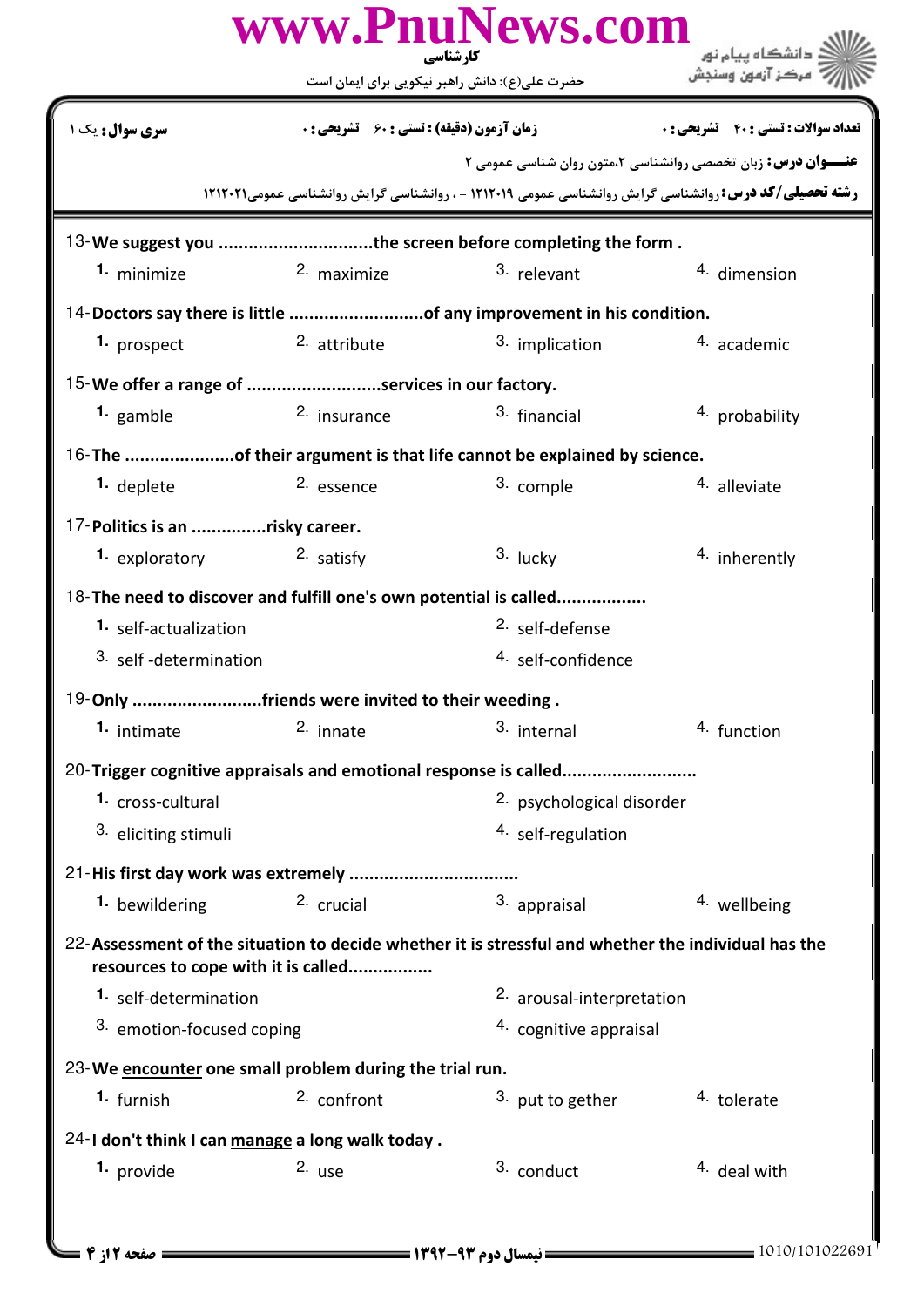|                                                                                                                                         | کار شناسی                                         | www.PnuNews.com                      | دانشگاه پیام نور                                                                                               |  |  |  |
|-----------------------------------------------------------------------------------------------------------------------------------------|---------------------------------------------------|--------------------------------------|----------------------------------------------------------------------------------------------------------------|--|--|--|
|                                                                                                                                         | حضرت علی(ع): دانش راهبر نیکویی برای ایمان است     |                                      | مركز آزمون وسندش                                                                                               |  |  |  |
| <b>سری سوال :</b> یک                                                                                                                    | <b>زمان آزمون (دقیقه) : تستی : 60 ٪ تشریحی: 0</b> |                                      | <b>تعداد سوالات : تستي : 40 ٪ تشريحي : 0</b>                                                                   |  |  |  |
|                                                                                                                                         |                                                   |                                      | <b>عنـــوان درس:</b> زبان تخصصی روانشناسی ۲،متون روان شناسی عمومی ۲                                            |  |  |  |
|                                                                                                                                         |                                                   |                                      | <b>رشته تحصیلی/کد درس: ر</b> وانشناسی گرایش روانشناسی عمومی ۱۲۱۲۰۱۹ - ، روانشناسی گرایش روانشناسی عمومی۲۱۱۲۰۲۱ |  |  |  |
| 25-Refugees walked for several days until they reached                                                                                  |                                                   |                                      |                                                                                                                |  |  |  |
| $1.$ strain                                                                                                                             | 2. safety                                         | 3. strategy                          | 4. succeed                                                                                                     |  |  |  |
| 26-There is an that all the people who live around here are rich.                                                                       |                                                   |                                      |                                                                                                                |  |  |  |
| 1. assume                                                                                                                               | 2. assumption                                     | 3. assumed                           | 4. assured                                                                                                     |  |  |  |
| memory.                                                                                                                                 |                                                   |                                      |                                                                                                                |  |  |  |
| 1. personality                                                                                                                          |                                                   | 2. unconscious                       |                                                                                                                |  |  |  |
| 3. conscientiousness                                                                                                                    |                                                   | 4. preconscious                      |                                                                                                                |  |  |  |
| 28-Drug are necessary in chronic mental disorders.                                                                                      |                                                   |                                      |                                                                                                                |  |  |  |
| 1. extraversion                                                                                                                         | 2. intervention                                   | 3. susceptibility                    | 4. mortality                                                                                                   |  |  |  |
| 29-An investigation is being carried out by the students.                                                                               |                                                   |                                      |                                                                                                                |  |  |  |
| 1. administer                                                                                                                           | 2. develop                                        | 3. restore                           | 4. combine                                                                                                     |  |  |  |
| 30-Significant limitations in intellectual functioning as well as in everyday adaptive behavior, which<br>start before age 18 is called |                                                   |                                      |                                                                                                                |  |  |  |
| 1. mental disorder                                                                                                                      |                                                   | 2. mental retardation                |                                                                                                                |  |  |  |
| 3. dissociative disorder                                                                                                                |                                                   | 4. bipolar disorder                  |                                                                                                                |  |  |  |
| 31-An observable manifestation of a physical or mental disorder is called                                                               |                                                   |                                      |                                                                                                                |  |  |  |
| 1. syndrome                                                                                                                             | 2. symptom                                        | 3. social norm                       | 4. suffering                                                                                                   |  |  |  |
| called                                                                                                                                  |                                                   |                                      | 32-Characterized by extreme suspicious and mistrust of others in unwarranted and maladtive ways is             |  |  |  |
| 1. dependent personality disorder                                                                                                       |                                                   | 2. paranoid personality disorder     |                                                                                                                |  |  |  |
| 3. schizoid personality disorder                                                                                                        |                                                   | 4. narcissistic personality disorder |                                                                                                                |  |  |  |
| 33-Characterized by impulsive , violent , deceptive , and criminal behavior is called                                                   |                                                   |                                      |                                                                                                                |  |  |  |
|                                                                                                                                         | 1. obsessive -compulsive personality disorder     | 2. histrionic personality disorder   |                                                                                                                |  |  |  |
| 3. borderline personality disorder                                                                                                      |                                                   | 4. antisocial personality disorder   |                                                                                                                |  |  |  |
| of the disorder.                                                                                                                        |                                                   |                                      | 34-This is the mistaken notion that the success of a given form of  reveals the cause                          |  |  |  |
| 1. transference                                                                                                                         | 2. repression                                     | 3. treatment                         | 4. disgusting                                                                                                  |  |  |  |
| 35-There is a philosophy that  revolution                                                                                               |                                                   |                                      |                                                                                                                |  |  |  |
| 1. ingredient                                                                                                                           | 2. inspired                                       | 3. primed                            | 4. psychotherapy                                                                                               |  |  |  |
| = صفحه 13 ; 4                                                                                                                           |                                                   |                                      | 1010/101022691                                                                                                 |  |  |  |